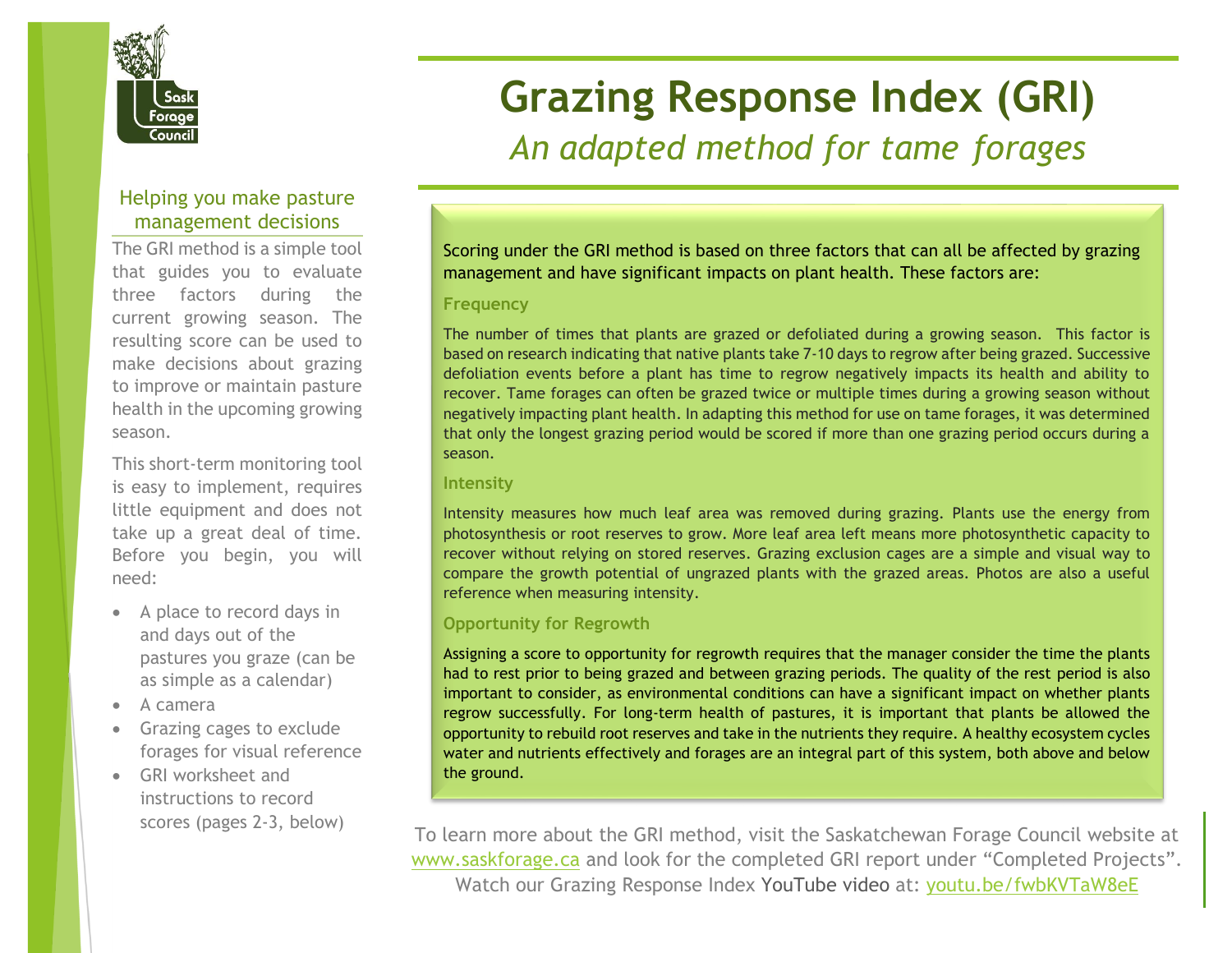# **GRAZING RESPONSE INDEX (GRI) –WORKSHEET FOR TAME FORAGES**

Use the GRI method to evaluate each pasture or multiple sites within a pasture. Select representative sites based on your management objectives. Add values for frequency, intensity and opportunity to determine the total GRI score.

**Property or Operation Name**\_\_\_\_\_\_\_\_\_\_\_\_\_\_\_\_\_\_\_\_\_\_\_\_\_\_\_\_\_\_\_\_\_\_\_\_\_\_\_\_\_\_\_\_\_\_\_\_\_\_\_\_\_\_\_\_\_\_

**Observation Date**\_\_\_\_\_\_\_\_\_\_\_\_\_\_\_\_\_\_\_\_ **Name of Observer**\_\_\_\_\_\_\_\_\_\_\_\_\_\_\_\_\_\_\_\_\_\_\_\_\_

| <b>Frequency Index</b>       |             |  |  |  |
|------------------------------|-------------|--|--|--|
| Number of<br>times<br>grazed | Index value |  |  |  |
|                              |             |  |  |  |
| 2                            | 0           |  |  |  |
| 3 or more                    | - 1         |  |  |  |

| <b>Intensity Index</b>      |                              |                |  |  |  |
|-----------------------------|------------------------------|----------------|--|--|--|
| <b>Grazing</b><br>Intensity | <b>Utilization</b><br>$(\%)$ | Index<br>Value |  |  |  |
| Light                       | <60                          |                |  |  |  |
| <b>Moderate</b>             | 61-85                        |                |  |  |  |
| <b>Heavy</b>                | >86                          | -1             |  |  |  |

| <b>Opportunity Index</b>                       |                    |  |  |  |  |
|------------------------------------------------|--------------------|--|--|--|--|
| <b>Opportunity to</b><br><b>Grow or Regrow</b> | <b>Index Value</b> |  |  |  |  |
| Full Season                                    | $\mathcal{P}$      |  |  |  |  |
| Most of Season                                 | 1                  |  |  |  |  |
| Some Chance                                    | n                  |  |  |  |  |
| Little Chance                                  | -1                 |  |  |  |  |

| <b>Pasture/Field Name</b> | Date in-Date Out | <b>Grazing Days</b> | Frequency | Intensity | Opportunity | <b>GRI (Total)</b> |
|---------------------------|------------------|---------------------|-----------|-----------|-------------|--------------------|
|                           |                  |                     |           |           |             |                    |
|                           |                  |                     |           |           |             |                    |
|                           |                  |                     |           |           |             |                    |
|                           |                  |                     |           |           |             |                    |
|                           |                  |                     |           |           |             |                    |
|                           |                  |                     |           |           |             |                    |
|                           |                  |                     |           |           |             |                    |
|                           |                  |                     |           |           |             |                    |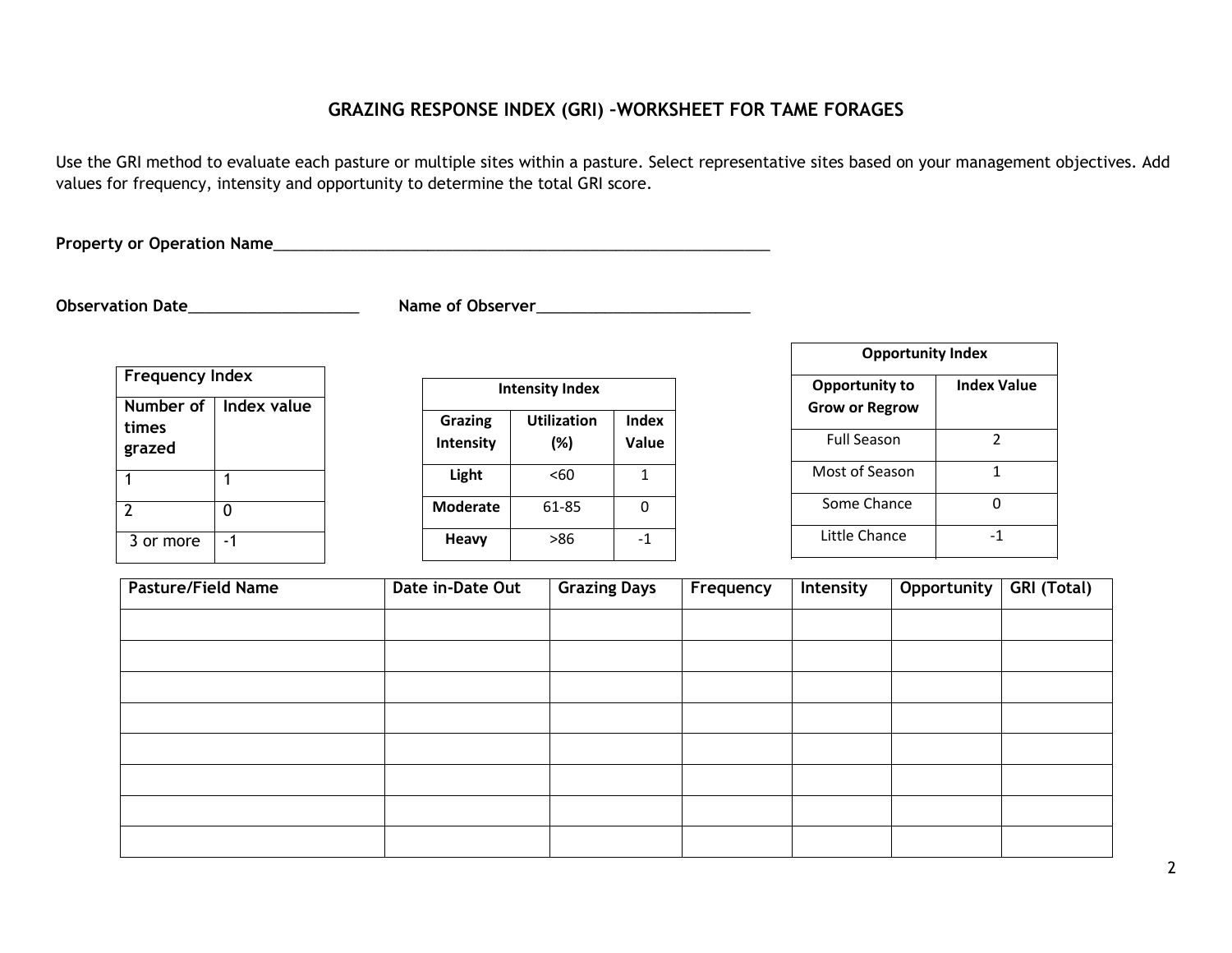# **INSTRUCTIONS FOR GRI (TAME PASTURE) ASSESSMENT**

#### **1. Frequency Index**

To estimate the number of times the plants could be grazed, divide the number of grazing days during the growing season by the 7- or 10-day regrowth period. Use local knowledge of plant growth rate as affected by time of year and weather conditions to determine whether to use 7- or 10-day regrowth period in your calculation. If the pasture was grazed for more than one grazing period during the growing season, select the longest grazing period only to score using this index.

Grazing only once (index value = 1) will positively affect plants. Grazing twice in sequence (index value = 0) would have relatively little effect. Continuing to graze 3 or more times in sequence (index value = -1) will negatively impact plants. For example, if your livestock are in a field for a total of 13 days during the growing season, then plants could have been grazed up to 2 times, generating a frequency index value of 0.

#### **2. Intensity Index**

Intensity is measured at the end of the grazing period and is described using three levels of defoliation: light, moderate and heavy. Grazing exclusion cages are placed in representative areas to provide a visual reference to determine the percentage of the foliage that was removed during grazing. For tame forages, estimate the percentage of leaf material removed from the plants and assign the corresponding score.

#### **3. Opportunity Index**

Opportunity for regrowth is assessed at the end of the growing season based on two factors: the apparent level of recovery of the vegetation and the knowledge of whether the plants had a full opportunity for growth before grazing. A six-week period for regrowth would be considered a full season of regrowth and receive a score of 2 under average conditions on tame pasture. It should be noted that this is a somewhat subjective measurement. The important point to remember when scoring is that it is not just a measure of time, but also quality of rest period. Time of year grazed, the amount of precipitation received, insect infestations, early killing frosts, a late start to the growing season and any other factors that impact potential for regrowth must be considered in scoring for this index factor.

# **Overall GRI Score**

Once you have scored each of the three factors, the scores are added together. The final score represents the expected response of the plants to the grazing management of the current year. If the score is positive, this indicates that the management is generally beneficial to plant and pasture health. A negative score means that plant or pasture health may be negatively impacted if the current management practices continue. A score of zero is neutral and little change would therefore be expected to plant health.

If your GRI score is negative, it may be helpful to look at which factors contributed to the negative score to help determine what changes you can make to improve pasture health. For example, creating a few extra paddocks with temporary cross fence may be a small change you can make to decrease the number of times plants are grazed in a period, which will improve the frequency score. This may also provide better regrowth opportunity for the plants, meaning that one change could affect two factors and improve your overall GRI score significantly!